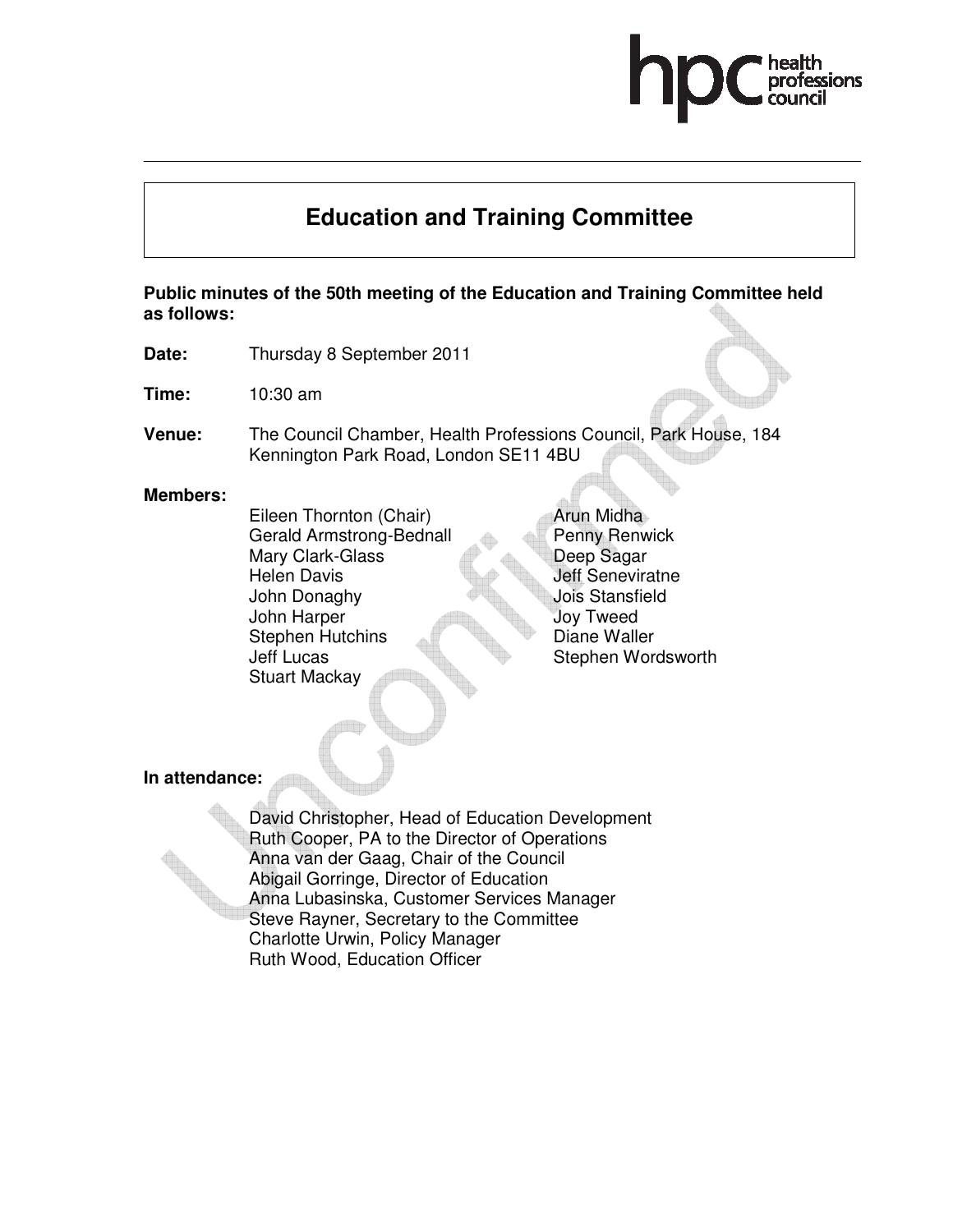#### **Item 1 Chair's introduction**

- 1.1 The Chair welcomed the members to the Committee, noting that this meeting would ordinarily be the first of the new Council session, and would have included the election of a Chair as a first item. As the recruitment of new Council members had been delayed by the Appointments Commission, Committee appointments and Chair elections had been moved until the first meeting after September 2011.
- 1.2 The Chair informed the Committee that Gill Pearson would be stepping down from her role with HPC in October. The Chair acknowledged the significant commitment Gill had made to the HPC, and previously to the Council for Professions Supplementary to Medicine. In particular the Chair mentioned Ms Pearson's work in helping to develop standards of education and training, standards for continuing professional development, and in driving the development of online profiles to help registrants understand the context of their relationship with the HPC.
- 1.3 The Committee agreed that the Chair should write to Ms Pearson to thank her for her hard work on their behalf.

#### **ACTION: Chair** to write to Ms Pearson on behalf of the Committee.

- 1.4 The Committee noted that an appointment process was underway to appoint a Dietitian member to ETC. The process was being run by the Secretariat in accordance with the Appointment Commissioner's Code for Public Appointments, and would be complete by the beginning of October.
- 1.5 The Chair provided an update on the tendering process for a research project commissioned by the HPC into service user involvement. There had been 22 full responses to the tendering exercise, with several rounds of sifting required to make the final selection. Strong proposals had been received from Universities, but also from professional research organisations. In selecting a proposal the Panel scored independently against a number of criteria including; demonstrated understanding of the brief, and of the issue of stakeholder involvement in context of HPC's role in public protection; the range of exercise and outcomes proposed; and value for money.
- 1.6 The Commission had been awarded to Kingston and St Georges University of London, who would be conducting research and providing a literature review, a matrix of key indicators, a set of options to change the standards of education and training and proposals for the range of HPC's activities service users could take part in.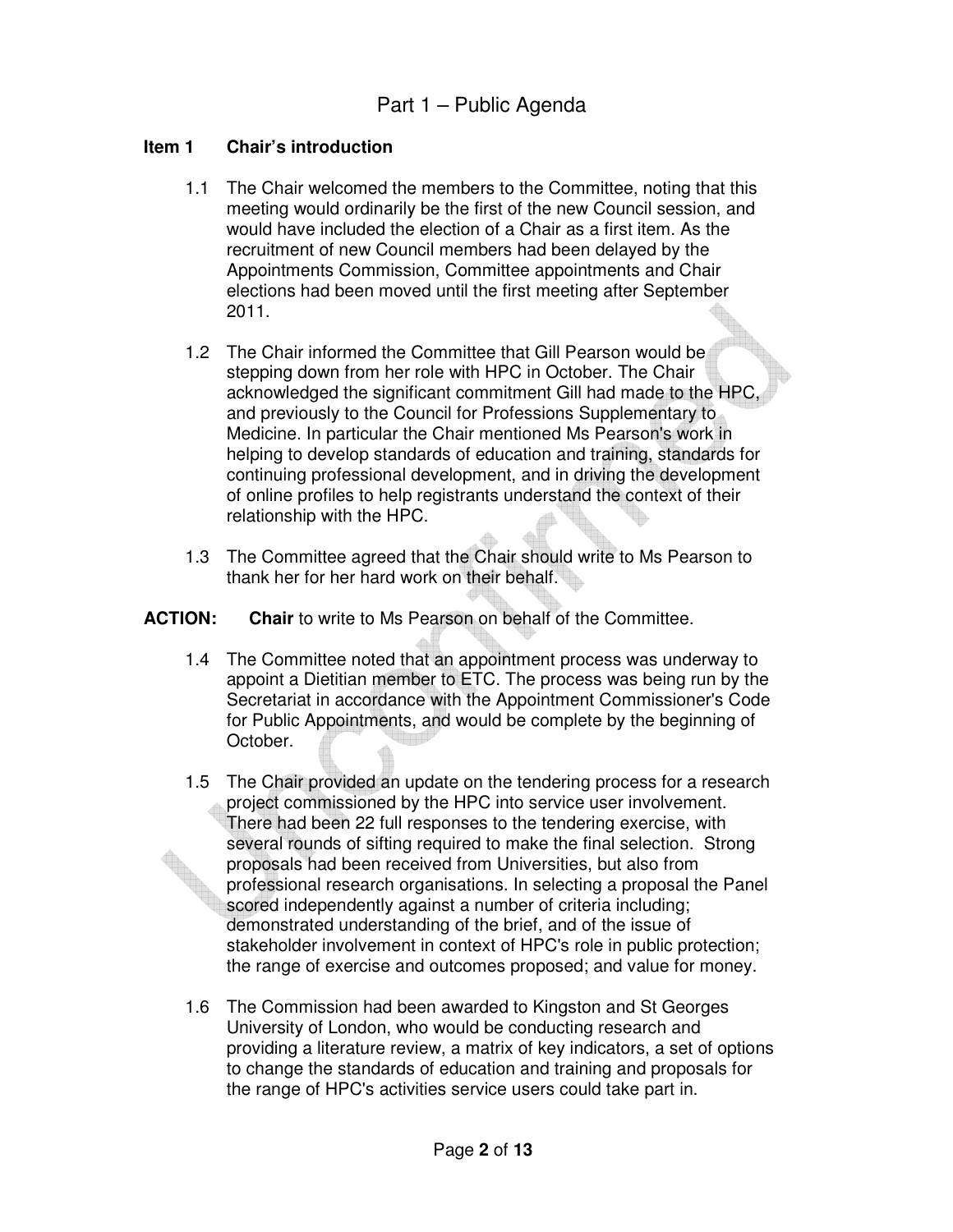#### **Item 2 Apologies for absence**

2.1 Apologies were received from Gill Pearson, Robert Smith, Annie Turner and Marc Seale, Chief Executive.

#### **Item 3 Approval of agenda**

- 3.1 The Committee approved the agenda.
- 3.2 The paper numbers in the published agenda (ETC 23/11 to ETC 40/11) were in error. The paper numbers should read ETC 45/11 to ETC 62/11.

#### **Item 4 Declaration of members' interests**

4.1 Gerald Armstrong-Bednall declared an interest in Item 11 – Adaptations for approval and monitoring of hearing aid dispenser aptitude tests. Professor Armstrong-Bednall was the external examiner for one of the programmes discussed in the paper. The Committee agreed that Professor Armstrong-Bednall could remain at the table for the item, but would take no part in discussion or any decision.

### **Item 5 Minutes of the meeting of 10 March 2011 (ETC 45/11)**

5.1 The minutes were accepted as a correct record and signed by the Chair.

### **Item 6 Matters arising from previous meetings (ETC 46/11)**

6.1 The Committee noted that the list of actions agreed at previous meetings.

### **Item 7 Director of Education's report (ETC 47/11)**

- 7.1 The Committee received a paper from the Director of Education detailing the work of the Education Department (the Department) between July and September 2011 and providing updates on ongoing projects.
- 7.2 The Committee noted that the Department was working with education providers to complete the approvals process for the academic year 2010/11, and preparing for the academic year 2011/12.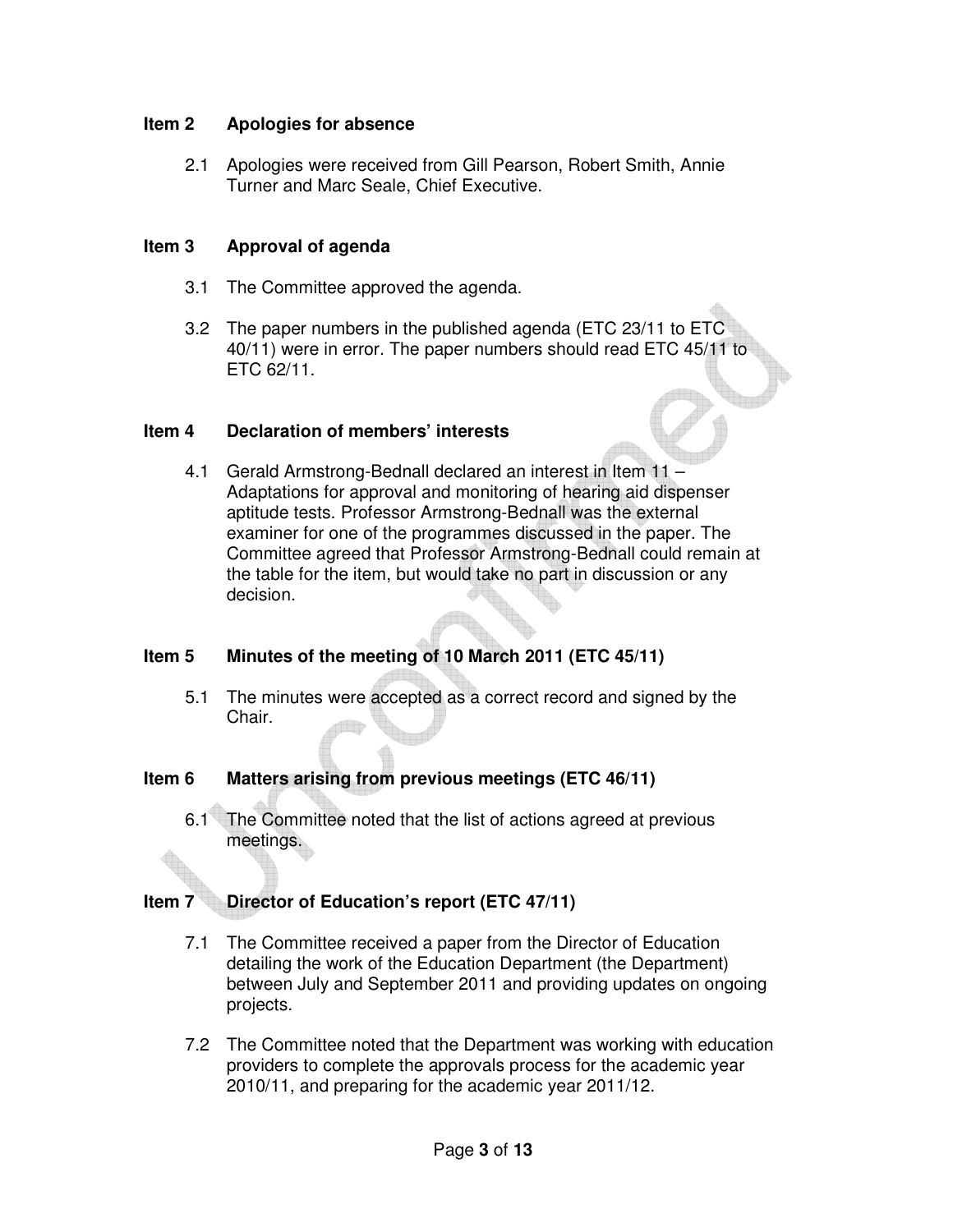- 7.3 The Committee noted that the schedule for visits for 2011/12 was higher than in recent years. The increase was due to hearing aid dispensers and practitioner psychologists joining the register in recent years and all programmes being required to have a visit.
- 7.4 The Committee noted that the Department's major project, a review of the department's internal education information systems and processes, was underway. The project included decisions which may be brought to the Committee over the next year.
- 7.5 The Committee noted that changes to the approvals and monitoring process should take account of any possible changes to HPC as a result of legislation, as well as external changes in higher education.
- 7.6 The Committee noted the Director's report.

# **Item 8 Draft policy statement on annotation of the Register (ETC 48/11)**

- 8.1 The Committee received a paper for discussion/approval from the Executive regarding post registration qualifications and the annotation of the HPC register.
- 8.2 At its last meeting the Committee had considered the outcomes of a consultation on proposals related to recording post-registration qualifications on the register. This paper presented a draft policy statement regarding annotation of the Register, building on the Committee's previous discussion.
- 8.3 At the last meeting the Committee had agreed high level guiding principles that should underpin any decision to annotate the register, namely that:
	- the register should only be annotated in exceptional circumstances;
	- any policy developed on annotation should be proportionate and cost effective; and
	- the policy should relate to annotation of the Register more broadly, rather than post registration qualifications.
- 8.4 The Committee held a discussion of the paper, during which the following points were made:
	- 8.4.1 HPC had the power to annotate qualification on the Register. It did not have the power of protection of title or function in relation to annotated specialisms. Protection of title or function would require legislation and was therefore a matter for Government.
	- 8.4.2 It was essential to publish a position statement on annotation of the register, to provide clarity for stakeholders.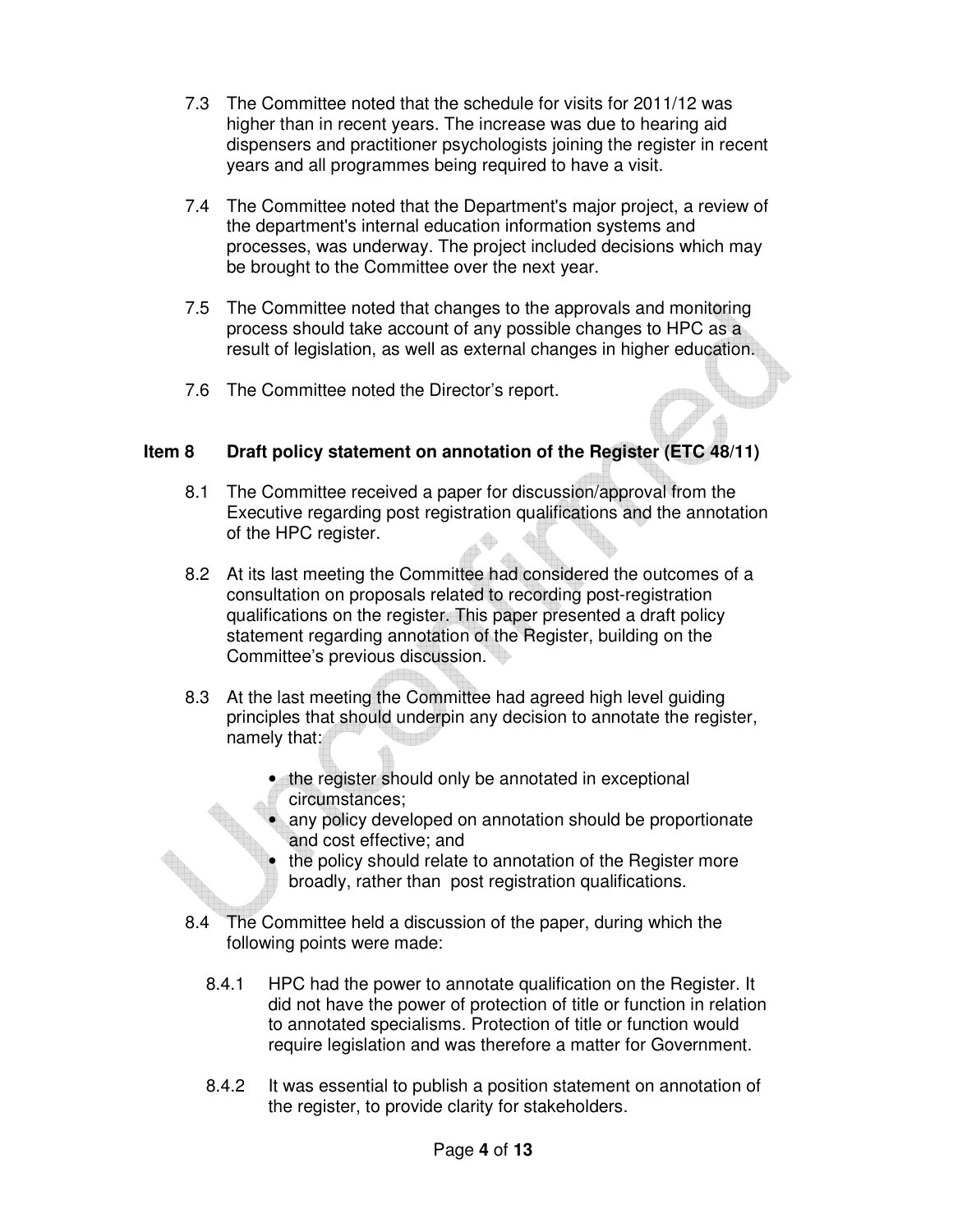- 8.4.3 The policy should make a clear differentiation between key points and guiding principles.
- 8.4.4 If the Committee was to agree to annotate the Register it would also need to agree whether it was used in a reactionary way, so to decide whether to annotate following a request by a professional body or other stakeholder, or whether HPC should proactively seek areas where annotation would improve public protection.
- 8.4.5 Annotation of the register in the case of podiatric surgeons would strengthen public protection and would allow HPC to assess and quality-assure the education and training processes for podiatric surgeons.
- 8.4.6 In many professions a function starts off as a specialism and becomes part of the standard scope of practise over time.
- 8.4.7 Creating a second tier of protection in the form of annotation had the potential to undermine the argument that HPC currently provides effective protection to the public by requiring registrants to carry out safe and effective work within their scope of practice.
- 8.4.8 Approving annotations for distinct areas of practice would allow the HPC to set and quality assure standards specific to those specialisms, particularly to ensure CPD in those specialisms.
- 8.5 The Committee agreed that the HPC should not annotate the register unless it was required to by legislation.
- 8.6 The Committee agreed that the policy statement should be redrafted to reflect that the HPC retained the discretionary powers to annotate should it receive compelling evidence that to do so would increase public protection.
- 8.7 The Committee's decision was not unanimous.
- **ACTION: Policy Manager** to provide an amended draft of the policy statement on annotation, taking account of the Committees discussion and decision in paragraphs 8.3 to 8.5 above, to the Committee at its meeting on 17 November 2011.

### **Item 9 Student registration (ETC 49/11)**

9.1 The Committee received a paper for discussion from the Executive regarding regulation of students by HPC.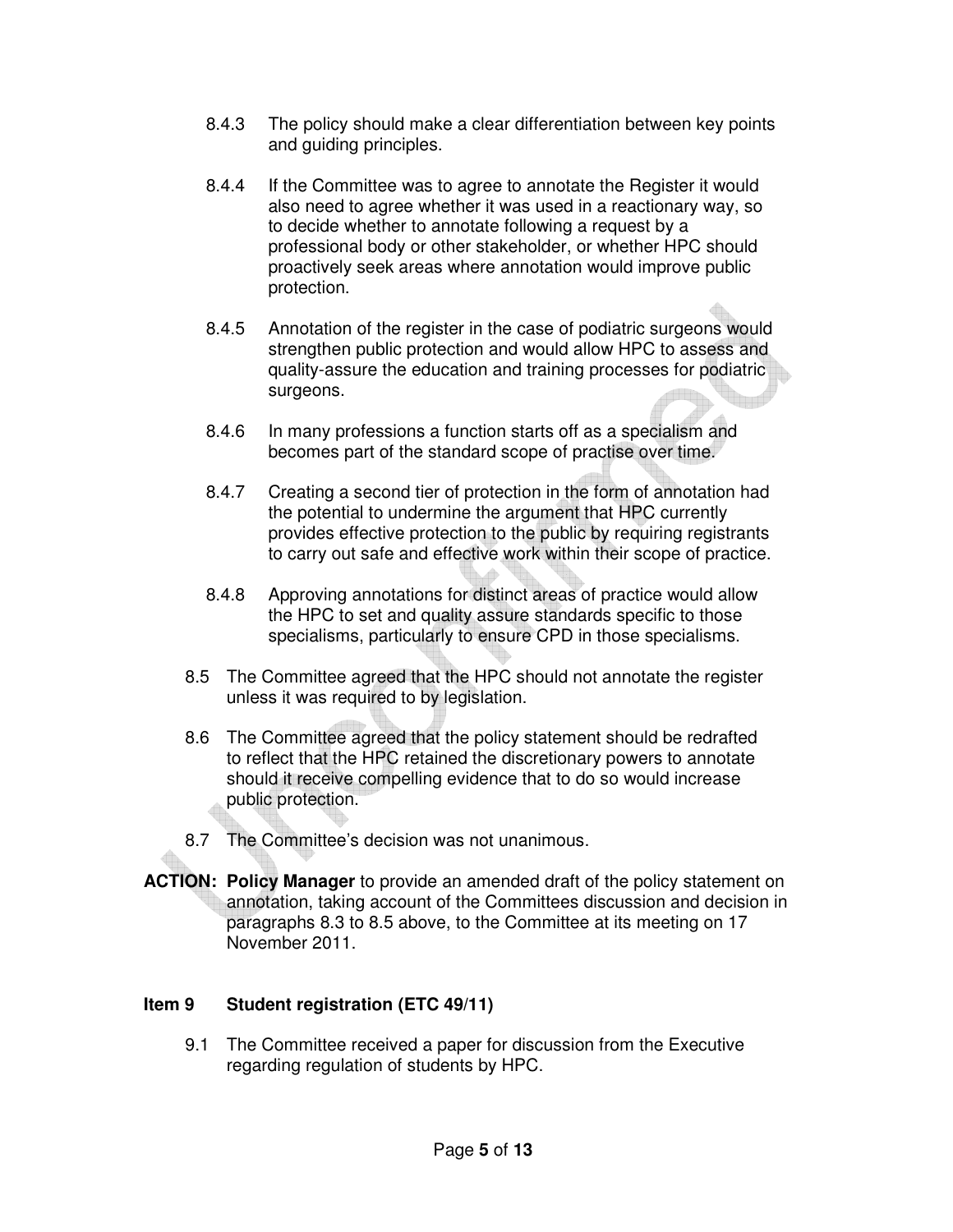- 9.2 The GSCC maintained a voluntary register of social work students in England. The Government has announced that it intends to provide powers to enable the transfer of this Register to the HPC.
- 9.3 At its meeting of 12 May 2012 the Council agreed to undertake an impact assessment looking at voluntary registration of students, looking at the issue of student registration in the round.
- 9.4 The paper provided a draft 'first stage' impact assessment, a draft consultation document and an explanatory note on the methodology used by HPC in developing impact assessments.
- 9.5 The Committee was invited to discuss the documents. The Committee's comments would be fed in to the development of the final drafts which would be discussed by the Council in October.
- 9.6 The Committee held a discussion on student registration, during which the following points were made:
	- 9.6.1 It was the Committee and the HPC's responsibility to make clear evidence based decisions, and any decision regarding student registration should be made in this context.
	- 9.6.2 In section 3.2 of the report, questions 2 to 4 should be rephrased to ask 'whether there is evidence' rather than asking "what evidence". This would give respondents the opportunity to provide feedback if they could not find evidence.
	- 9.6.3 In section 3.21 of the report, question 9 should be removed, and an additional bullet should be added to question 10, asking "whether there is evidence that trainee social workers presented a different case to other regulated professions.
	- 9.6.4 Question 10 should be redrafted to read: "Based on the evidence, should the HPC set up voluntary registers of students?".
	- 9.6.5 The impact assessment and consultation document should make it clear that it was HPC's responsibility to deliver cost neutral regulation, and should be clear about the cost implications for students.
	- 9.6.6 The Committee noted that the price of £53 had been proposed as an initial registration fee, as it represented the additional cost to HPC of analysing a new registrant's application. The Committee asked the Executive to look into whether the same fee would be applicable to students in subsequent years of preregistration.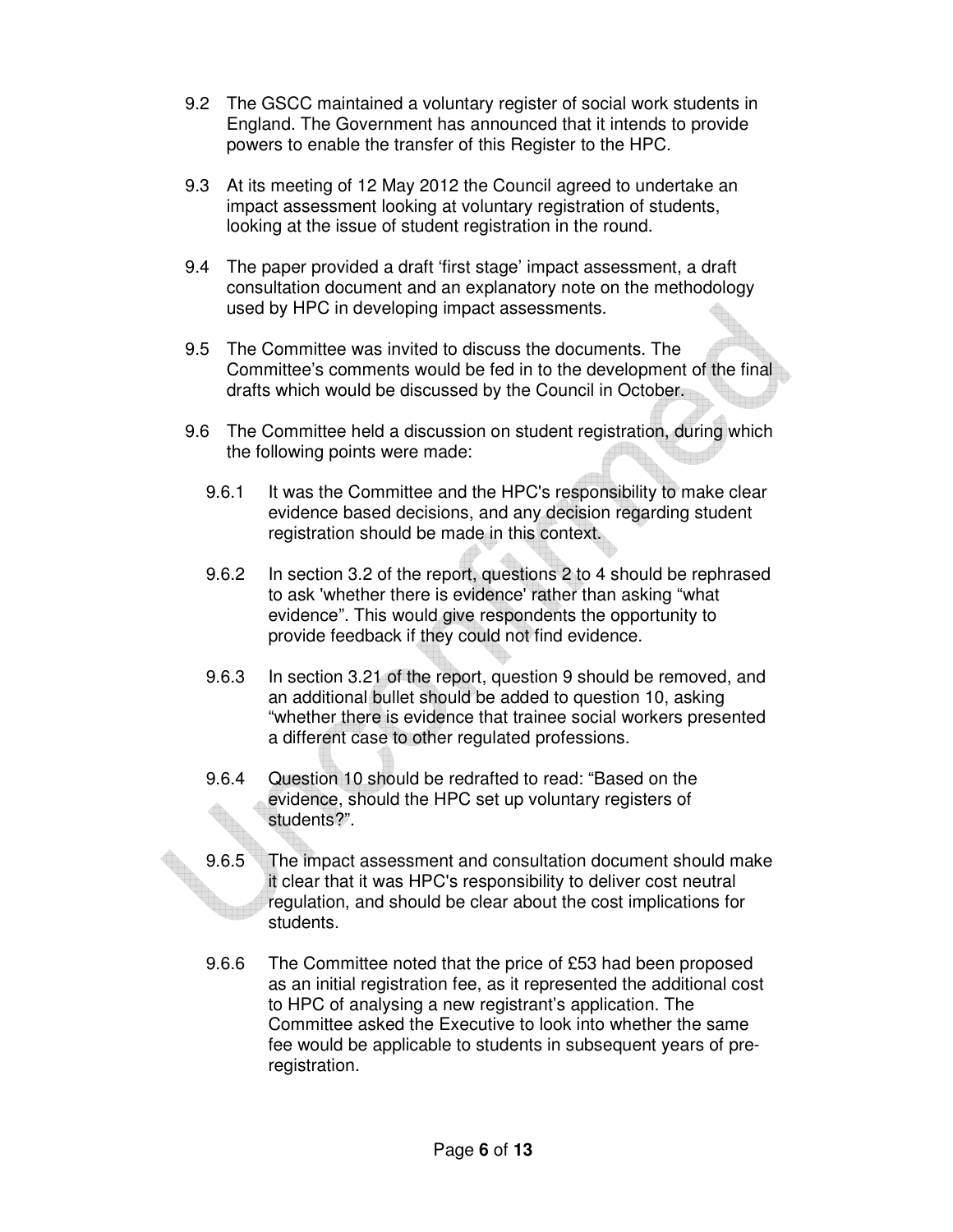- 9.6.7 It would be helpful for the consultation document to tease out what it was about registration which improved public protection during practise placements, and how to manage risk within different supervision contexts.
- 9.7 The Committee agreed that 'student fitness to practise' was the most appropriate term to use.
- **ACTION: Director of Policy and Standards** to take account of the Committee's comments in paragraph 9.6 above when completing the final draft of the impact assessment and consultation document for approval by the Council.

### **Item 10 Updating the guidance on 'health and character' (ETC 50/11)**

- 10.1 The Committee received a paper for discussion/approval from the Executive which provided proposed changes to the guidance published by HPC on the health and character required of HPC Registrants.
- 10.2 Between 11 April and 1 July 2011 the HPC consulted on changes to the guidance which had been necessitated by removal of the health reference requirement and changes to the way HPC considered information provided by Registrants through self-referral.
- 10.3 The Paper included the results of the consultation, and a draft version of the guidance including proposed amendments.
- 10.4 The Committee recommended that the Council:
	- (a) approve the document 'Guidance on health and character' for publication (subject to legal scrutiny and minor editing amendments); and
	- (b) approve the text of the consultation responses document for publication on the HPC website (subject to legal scrutiny and minor editing amendments).
- **ACTION: Policy Officer** to submit the Committee's recommendations, as outlined in paragraph 10.4 above, to the Council at its meeting of 20 October 2011.

#### **Item 11 Adaptations for approval and monitoring of hearing aid dispenser aptitude tests (ETC 51/11)**

11.1 The Committee received a paper for discussion/approval from the Executive regarding two hearing hid dispenser programmes approved by HPC at the point of transfer from the Hearing Aid Council register.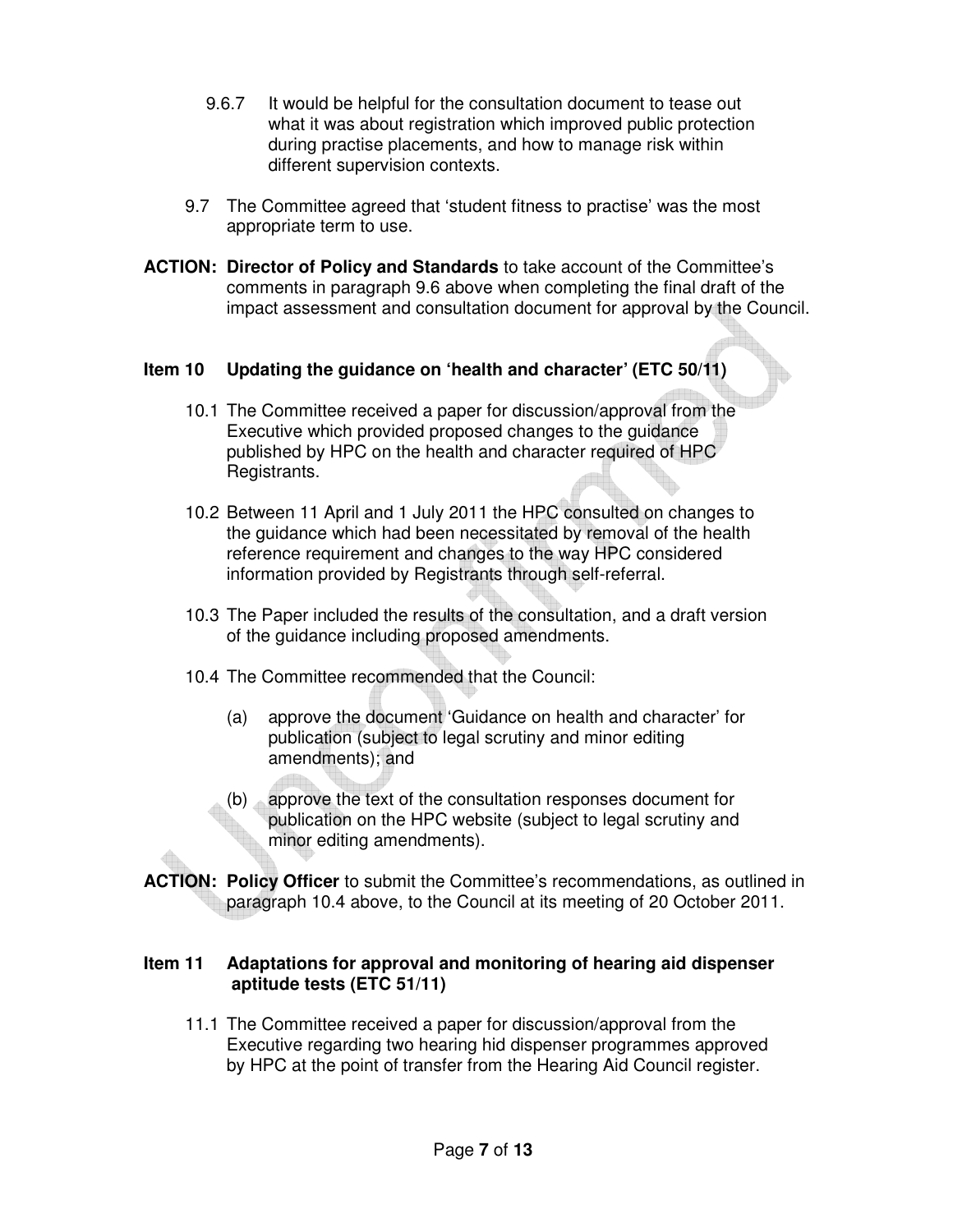- 11.2 The programmes provided assessment of candidates previously acquired academic and practical experience, but as it did not appear that the some of the programmes included practice placements, it was unlikely that they would be able to meet all of the requirements under the HPC Standard of Education and Training (SET) 5.
- 11.3 The paper provided an analysis of the issue, and recommendations for the Committee regarding adaptations to the approval process for hearing aid dispenser aptitude test programmes or equivalents in the same profession.
- 11.4 The Committee agreed to the following adaptations to the approval and monitoring process:
	- (a) Education providers of aptitude tests or equivalents for the profession will be informed of the initial expectation to meet all of the standards of education and training to gain approval for a programme. However, education providers will be able to express a rationale that some standards under SET 5 are not applicable because of the admission criteria for the programme.
	- (b) Visitors will review programmes in the approval process in the normal way, but may make recommendations that some standards under SET 5 are not applicable for the rationale outlined in 4.1 and the robust nature of the admissions process of the programme.
	- (c) The Education and Training Panel will review reports in the normal way but may make decisions to grant approval without all standards under SET 5 being met as a result of the rationale outlined in 4.1 and the robust nature of the admissions process of the programme.
	- (d) After approval is granted for and such programmes, affected education providers will be informed that HPC must be notified of the intent to introduce practice placements into programmes with a minimum of nine months' notice before implementation. An approval visit will be required to review changes to the programme.
	- (e) The annual monitoring process will operate in the usual way. However, it is expected that visitors will recommend that a visit takes place as soon as possible if information comes to light that practice placements have been introduced into an affected programme.
	- (f) The major change process will operate in the usual way. However, it is expected that a recommendation will be made for a visit to take place as soon as possible if information comes to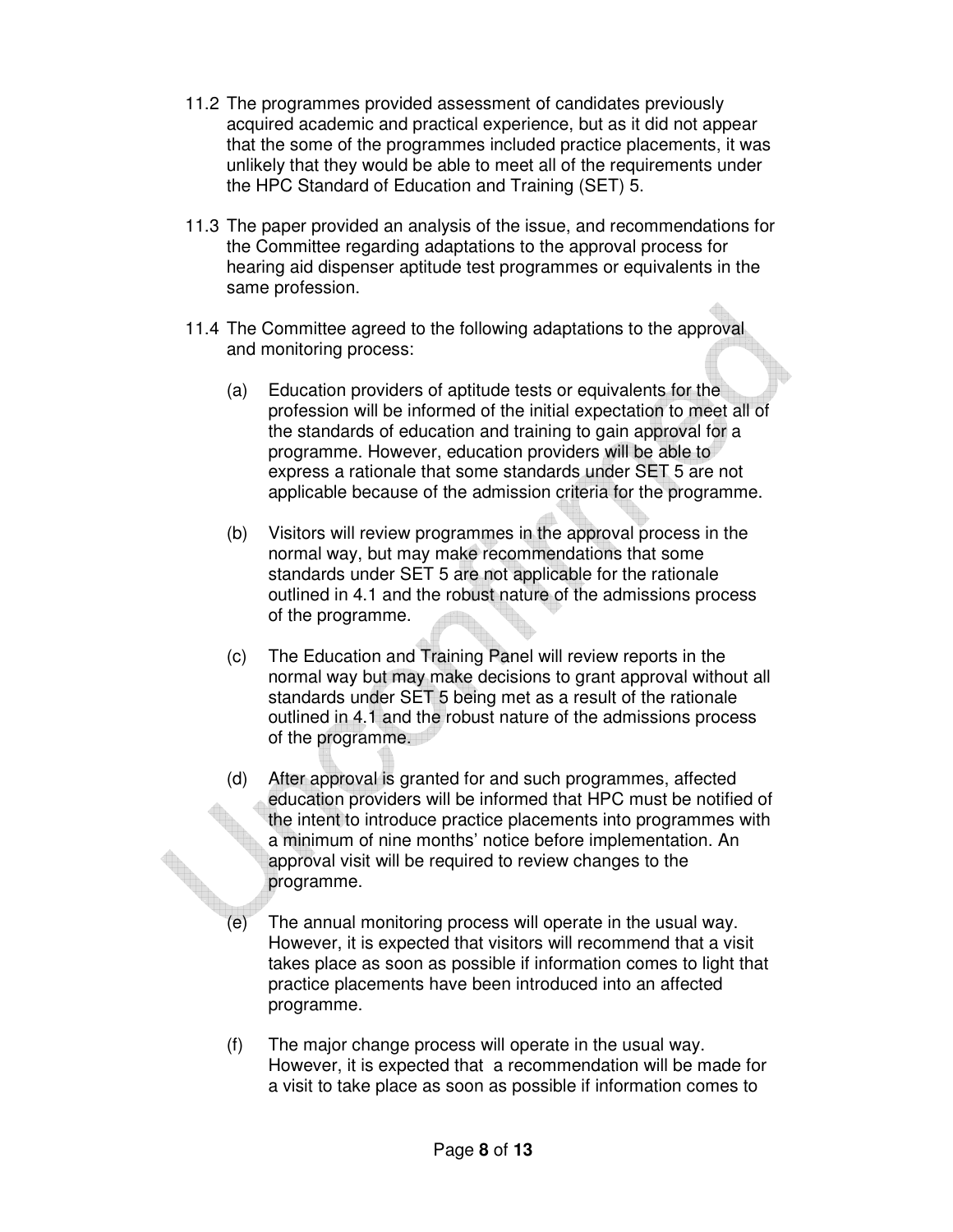light that practice placements have been, or are intended to be, introduced into an affected programme.

**ACTION: Director of Education** to amend the approval and monitoring processes to incorporate the above changes.

#### **Item 12 Visitor reports - commendations (ETC 52/11)**

- 12.1 The Committee received a paper for discussion/approval from the Executive providing a summary and review of the use of commendations.
- 12.2 At its meeting of 9 June 2011, the Committee discussed feedback from Education and Training Committee Panels, regarding the regularity of observations submitted by education providers contesting the HPC's policy of providing commendations following visits.
- 12.3 The paper provided background into the use of visitors' reports and commendations, and summarised the feedback received from key stakeholders on the practice (namely education providers, visitors, Education and training Committee Panel members and Education officers involved in approval visits).
- 12.4 The Committee noted that commendations had originally been developed to align the HPC's approval process with the quality enhancement agenda.
- 12.5 The Committee agreed that it would be vital to ensure that the rationale for any decision to cease the practice of commendations would need to be clearly and consistently communicated to education providers.
- 12.6 The Committee agreed that the peer review and collaborative approach to approval visits would not be affected by the removal of commendations.
- 12.7 The Committee agreed that:
	- (a) commendations should be removed from visitors' reports with effect from Thursday 8 September 2011;
	- (b) recommendations should remain in visitors' reports;
	- (c) the analysis of commendations should not be included in the 2011 annual report (covering the 2010-2011 academic year);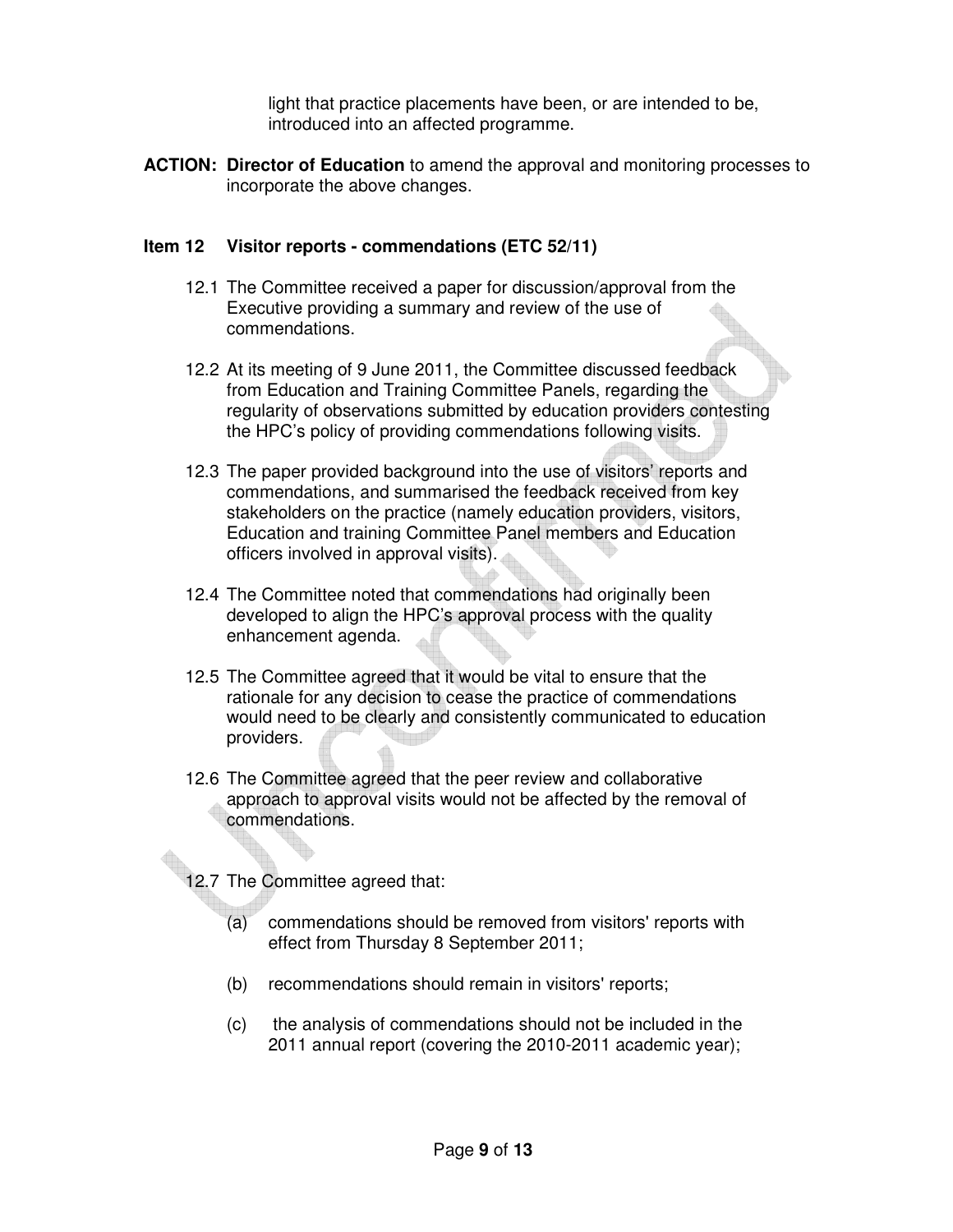- (d) the decision to remove commendations should be communicated to education providers and stakeholder via the Education Update (October 2011 edition); and
- (e) the themes of identifying and disseminating good practice and identifying and disseminating different ways to meet threshold standards should be carried over into future discussions around the HPC's approach to quality enhancement and work plans for 2012-13 and beyond.
- **ACTION: Director of Education** to deliver the changes outlined in paragraph 12.7 above.

### **Item 13 Hearing Aid Dispensers - list of approved programmes (ETC 53/11)**

- 13.1 The Committee received a paper for discussion/approval from the Executive regarding revisions to the published list of hearing aid dispenser programmes approved by the HPC.
- 13.2 The paper provided proposed changes to the list of approved programmes resulting from submitted by education providers as part of the approval process. The Committee had considered similar changes to the list at previous meetings.
- 13.3 The Committee agreed:
	- (a) that the programmes listed in paragraph 4.1 of paper ETC 53/11, which have submitted their consent, have their ongoing approval status withdrawn; and
	- (b) that the list of approved programmes should be amended to take account of the programme title listed in paragraph 4.2 of paper ETC 53/11.

### **Item 14 Practitioner Psychologists - list of approved programmes (ETC 54/11)**

- 14.1 The Committee received a paper for discussion/approval from the Executive regarding revisions to the published list of practitioner psychologist programmes approved by the HPC.
- 14.2 The paper provided proposed changes to the list of approved programmes resulting from information received by the Education Department from education providers. The Committee had considered similar changes to the list at previous meetings.
- 14.3 The Committee accepted the amendments to the currently approved programmes outlined in Appendix 1 of paper ETC 54/11; and the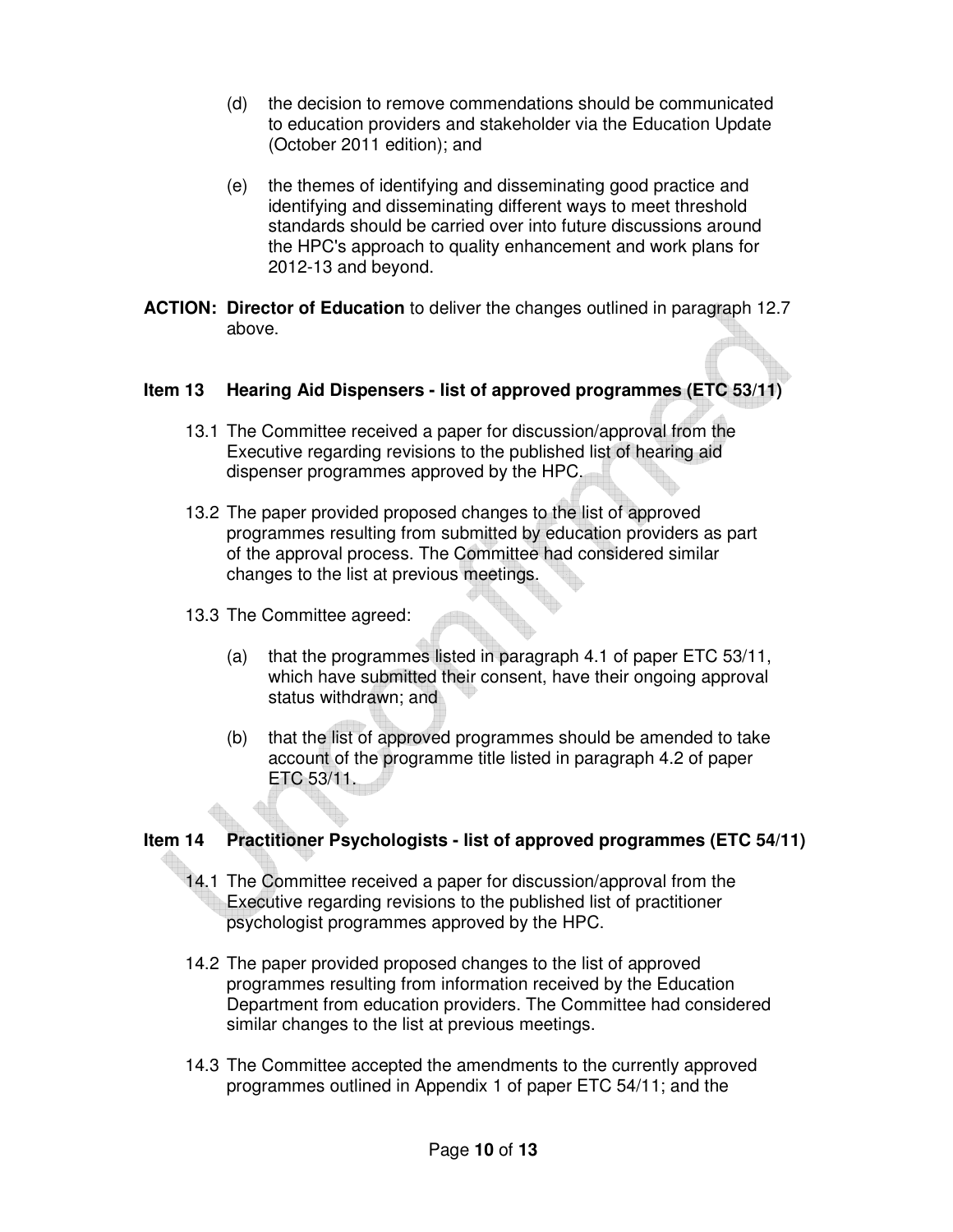amendments to the historically approved programmes outlined in Appendix 2 of paper ETC 54/11.

## **Item 15 Closure of approved programmes (ETC 55/11)**

- 15.1 The Committee received a paper for discussion/approval from the Executive providing a list of approved education programmes that have closed, or are closing . These programmes either have no students, or have students but are no longer recruiting additional cohorts.
- 15.2 At its meeting on 27 September 2007 the Committee agreed the process for withdrawal of approval from closed programmes to ensure that education providers could not re-establish training programmes which led to HPC registration.
- 15.3 The Committee agreed:
	- (a) that the programmes listed in appendix 1 of paper ETC 55/11, which have submitted their consent, have their ongoing approval status withdrawn; and
	- (b) that the programmes listed in appendix 2 of paper ETC 55/11, which have not submitted their consent, have their ongoing approval status withdrawn.
- **ACTION: Director of Education** to write to the providers of programmes listed in appendices 1 and 2 of paper ETC 55/11 with the Committee's decision to withdraw approval from those programmes recorded as closed.

# **Item 16 Review of the HPC admission form for international/EEA applicants (ETC 56/11)**

- 16.1 The Committee received a paper for discussion/approval from the Executive regarding revisions to application forms published by HPC to enable international health professionals to apply for entry to the HPC register.
- 16.2 The changes had been developed following feedback from applicants, registrants and HPC employees, and were intended to make the forms clearer, and more 'user friendly'. The change to the reference section would also assist the registrations department in verifying applications.
- 16.3 The Committee approved the changes to the admission form outlined in paper ETC 56/11 and recommended that the Council approve the updated application form at its meeting of 22 September 2011.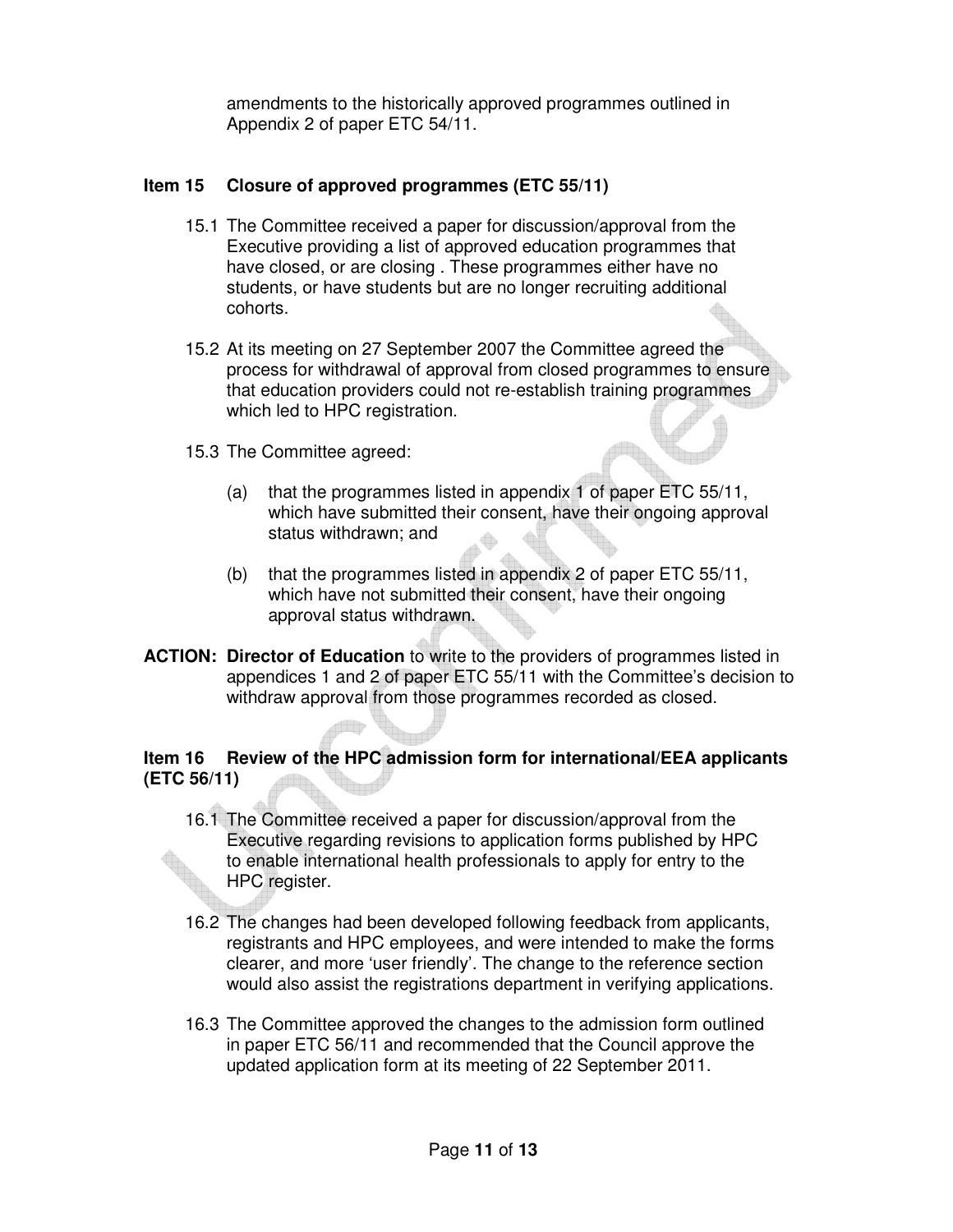## **Item 17 Transfer of regulatory functions from the GSCC to HPC (57/11)**

- 17.1 The Committee received a verbal update from the Council Chair regarding the project to transfer regulatory function from the GSCC to the HPC.
- 17.2 At the Council meeting on 14 October 2010, the Council agreed that there would be a standing item on every Council and Committee agenda, whereby the Executive would update the meeting on the progress of the project. As the project was developing rapidly, a verbal report on progress would be made to each meeting.

#### Legislative timetable

- 17.3 The 3<sup>rd</sup> reading of the Health and Social Care Bill was now complete, and the Bill had been sent to the Lords. There had been no changes to the section of the legislation relating the HPC and the GSCC.
- 17.4 It was not clear when the current parliamentary session would end, and whether the legislation would be passed in this time. It was hoped that the Department of Health would be in a position to provide further information regarding the timetable by the end of September.
- 17.5 The completion date for the legislation and subsequent enactment timetable clearly had significant implications for HPC and GSCC. The HPC continued to work closely with the GSCC, and the relationship was strengthening at all levels.

#### Social work reform board – 11 July 2011

- 17.6 The draft standards of proficiency for social workers in England had been well received by the group.
- 17.7 The Group had discussed the issue of a 'supported year in employment' for new social work graduates in their post qualifying year. In addition to the proposal that this supported year be assessed by the regulator, the group was considering the possibility of greater involvement by the College of Social Work.
- 17.8 The Committee acknowledged and gave thanks for the great deal of additional work that the Council Chair and the Executive Team were putting into the transfer project.

The Committee noted the following papers:

#### **Item 18 Draft items for the Education Department work plan 2012-13 (ETC 58/11)**